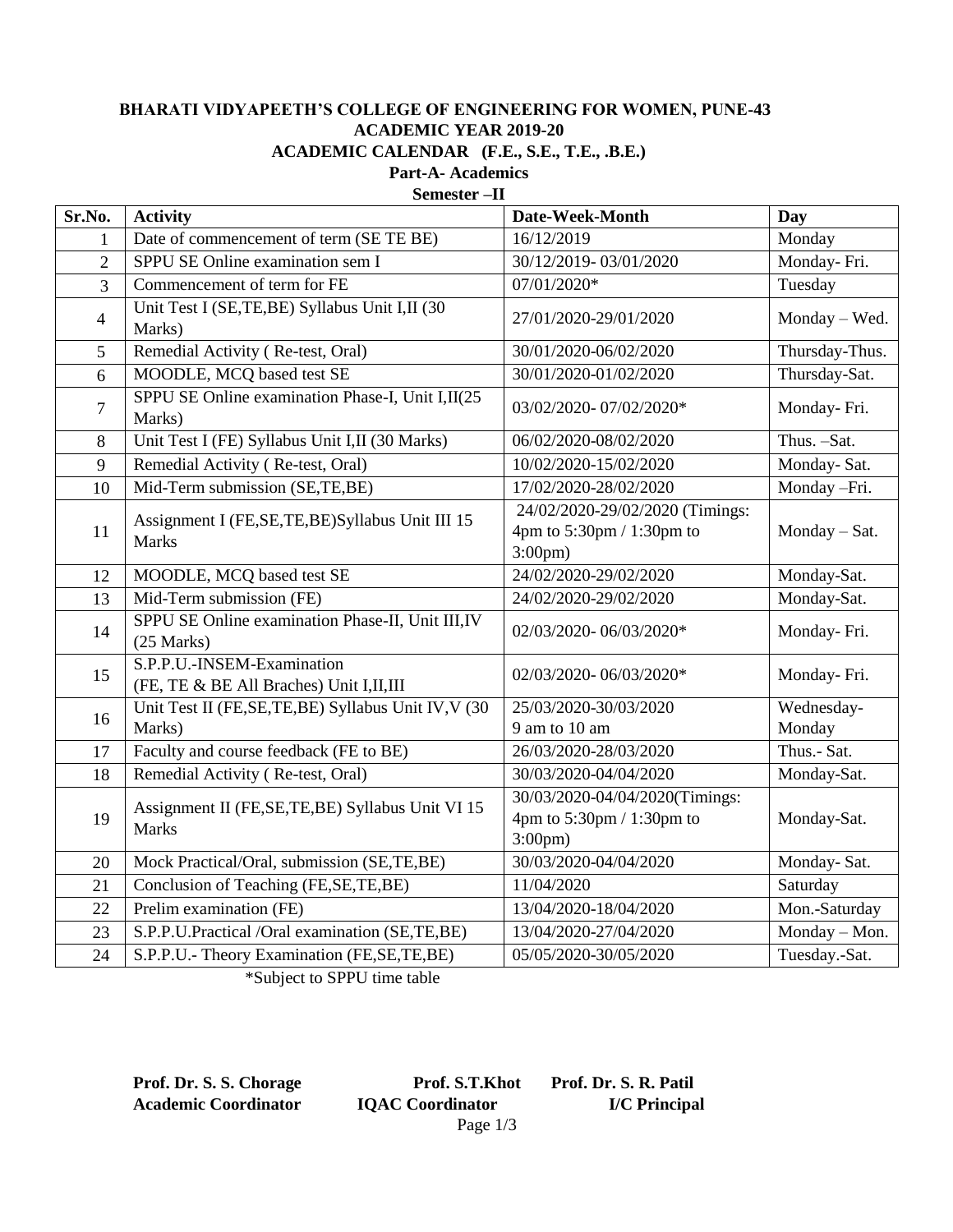## **BHARATI VIDYAPEETH'S COLLEGE OF ENGINEERING FOR WOMEN, PUNE-43 ACADEMIC YEAR 2019-20 ACADEMIC CALENDAR (FE,SE,TE,BE) Part-B-EVENTS Semester –II**

| Sr.No.       | <b>Activity</b>                                                                                                                                                                                                                                                                                                                                                                                                                                | Date-Week-Month                                  | Day              |
|--------------|------------------------------------------------------------------------------------------------------------------------------------------------------------------------------------------------------------------------------------------------------------------------------------------------------------------------------------------------------------------------------------------------------------------------------------------------|--------------------------------------------------|------------------|
| $\mathbf{1}$ | RPG-ZensarModule 2 Training                                                                                                                                                                                                                                                                                                                                                                                                                    | 16/12/2019-                                      | Monday-Friday    |
|              |                                                                                                                                                                                                                                                                                                                                                                                                                                                | 27/12/2019                                       |                  |
| 2            | Physical Stock Verification                                                                                                                                                                                                                                                                                                                                                                                                                    | 16/12/2019 to                                    | Monday to Sat.   |
|              |                                                                                                                                                                                                                                                                                                                                                                                                                                                | 28/12/2019                                       |                  |
| 3            | N.S.S.Residential Camp                                                                                                                                                                                                                                                                                                                                                                                                                         | $06/01/2020$ -                                   | Monday To Sunday |
|              |                                                                                                                                                                                                                                                                                                                                                                                                                                                | 12/01/2020                                       |                  |
| 4            | General Knowledge Test                                                                                                                                                                                                                                                                                                                                                                                                                         | 07/01/2020                                       | Tuesday          |
| 5            | <b>Birth Anniversary of</b><br>Hon.Dr.PantangraoKadam,Founder,BharatiVidyapeeth,Pune<br>and<br>Birthday celebration of Hon. Dr.<br>VishwajeetKadam.Secretary,BharatiVidyapeeth,Pune.<br>College News letter release<br>Awareness of Bharati Hospital Schemes<br>٠<br>NirbhayaKanya Workshop (Self Defence)<br>$\bullet$<br><b>Digital Banking Awareness</b><br>$\bullet$<br>Seminar on Cyber Crime & Security<br>Health Check up and awareness | 08/01/2020-<br>13/01/2020                        | Wednesday-Monday |
| 6            | Peer to Peer Training for TE-BE Students                                                                                                                                                                                                                                                                                                                                                                                                       | 13/01/2020-<br>18/01/2020                        | Monday-Saturday  |
| 7            | Academic & Administrative Audit(FE,SE,TE,BE)                                                                                                                                                                                                                                                                                                                                                                                                   | 13/01/2020-<br>18/01/2020                        | Monday to Sat.   |
| 8            | English Proficiency Assessment workshop (FE,SE)                                                                                                                                                                                                                                                                                                                                                                                                | 13/01/2020-<br>25/01/2020                        | Monday-Saturday  |
| 9            | Republic Day                                                                                                                                                                                                                                                                                                                                                                                                                                   | 26/01/2020                                       | Sunday           |
| 10           | Democracy Weeks                                                                                                                                                                                                                                                                                                                                                                                                                                | 26/01/2020-<br>10/02/2020                        | Sunday to Monday |
| 11           | Sports activity                                                                                                                                                                                                                                                                                                                                                                                                                                | 10/02/2020-<br>14/02/2020<br>(lectures of 45min) | Monday-Friday    |
| 12           | Annual Alumni Meet                                                                                                                                                                                                                                                                                                                                                                                                                             | Last week of February                            |                  |
| 13           | International Women's Day                                                                                                                                                                                                                                                                                                                                                                                                                      | 08/03/2020                                       | Sunday           |
| 14           | RPG-ZensarModule 3 Training and Entrepreneur<br>Development Cell workshop                                                                                                                                                                                                                                                                                                                                                                      | Second week of<br>March onwards                  | Monday-Friday    |
| 15           | Peer to Peer Training for SE-BE Students                                                                                                                                                                                                                                                                                                                                                                                                       | Second week of<br>March onwards                  |                  |
| 16           | Techfest                                                                                                                                                                                                                                                                                                                                                                                                                                       | 21/03/2020                                       | Saturday         |
| 17           | <b>Annual Social Gathering</b>                                                                                                                                                                                                                                                                                                                                                                                                                 | 23/03/2020                                       | Monday           |
| 18           | <b>Graduation Ceremony</b>                                                                                                                                                                                                                                                                                                                                                                                                                     | Last week of March                               |                  |
| 19           | Farewell to B.E.Students                                                                                                                                                                                                                                                                                                                                                                                                                       | 07/04/2020                                       | Tuesday          |
| 20           | Regular Activities of NSS                                                                                                                                                                                                                                                                                                                                                                                                                      | Weekly                                           |                  |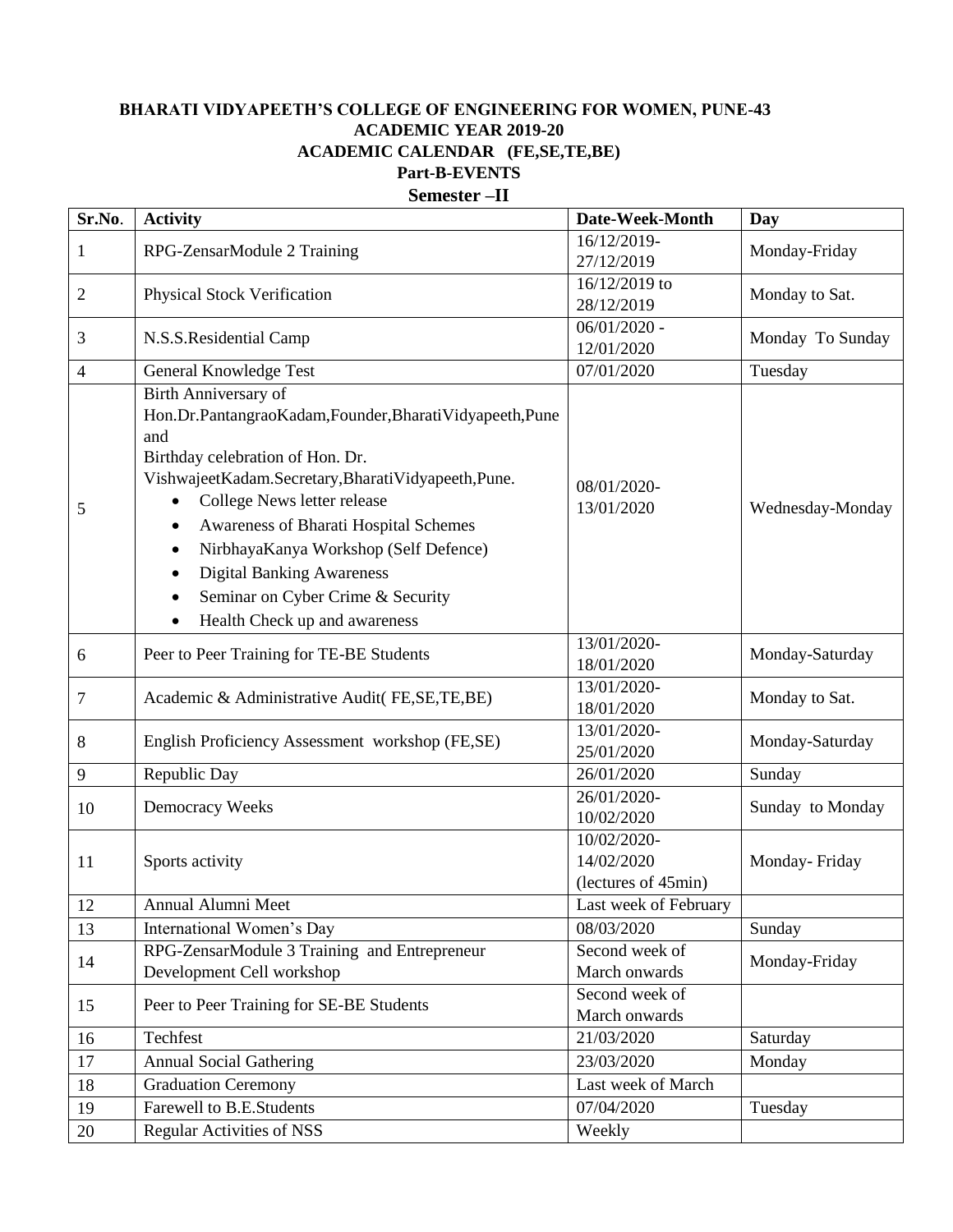| 21 | Industrial Visit                                                                        | As per available time<br>slot |                 |
|----|-----------------------------------------------------------------------------------------|-------------------------------|-----------------|
| 22 | Art Circle, T&P, Students Associations & Chapters,<br>Research, Alumni, IQAC Activities | Every fortnight               | Monday-Saturday |
| 23 | RPG-ZensarModule 4 Training                                                             | June 2020                     |                 |

Page 2/3